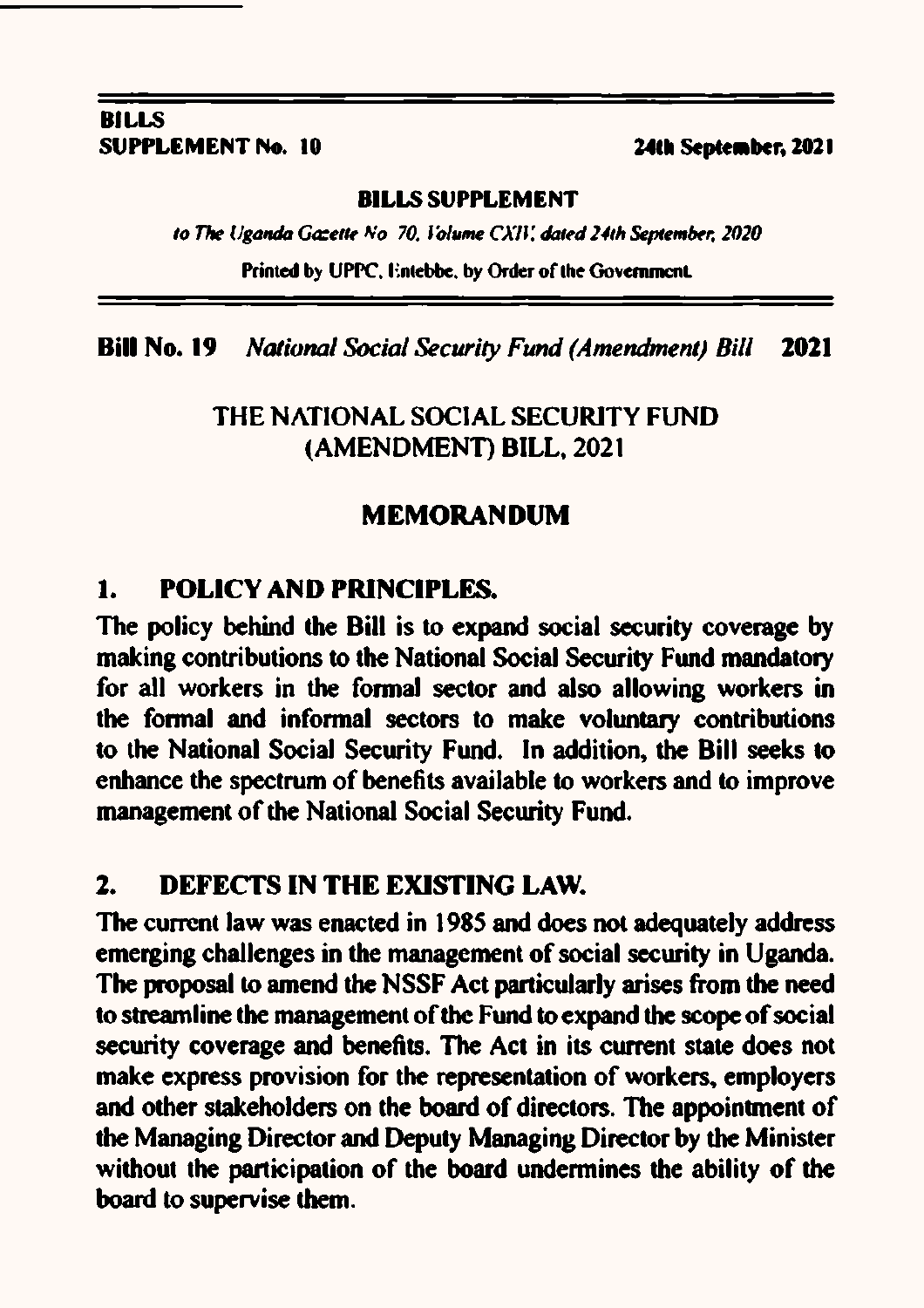Further, although it is in the best interest of all employees to save for retirement, the Act currently gives the Minister discretion to determine the category of employees who are eligible to contribute for their retirement. Currently, only workers in a company that employs five or more employees are eligible to contribute for their retirement which contradicts Paragraph VII of the National Objectives of Directive Principles of State Policy under the Constitution, the ILO Convention 102 on social security and the Social Protection Policy 2015 which all call for social security coverage of all persons regardless of the number of their employees.

In addition, expenditure by the Fund is subject to approval of the annual budget by the Minister. However, the Act does not make provision for a window for limited expenditure prior to approval of the annual budget by the Minister. Besides, despite the high cost of private fund managers, section 33 of the Uganda Retirement Benefits Regulatory Authority Act, 2011 requires that all funds of a retirement benefits scheme should be invested through a private fee charging fund manager vet some of the investments like the buying and selling of Government Securities can be done more cost effectively in-house by National Social Security Fund. The Act provides for taxation of contributions and scheme income which does not promote the culture of domestic long term savings that is critical for sustained economic transformation.

In addition, whereas the filing of annual returns by employers is important for purposes of monitoring workers' contributions, failure to do so is not an offence under the Act. Therefore, ensuring compliance in the absence of legal sanctions is difficult. Finally, the fines of ten thousand shillings in the Act can no longer serve the purpose for which they were imposed. There is need therefore to amend the law to address the above defects.

#### REMEDIES PROPOSED TO DEAL WITH THE DEFECTS. 3.

The object of the National Social Security Fund (Amendment) Bill, 2021 is to address the gaps that have been identified in the current law.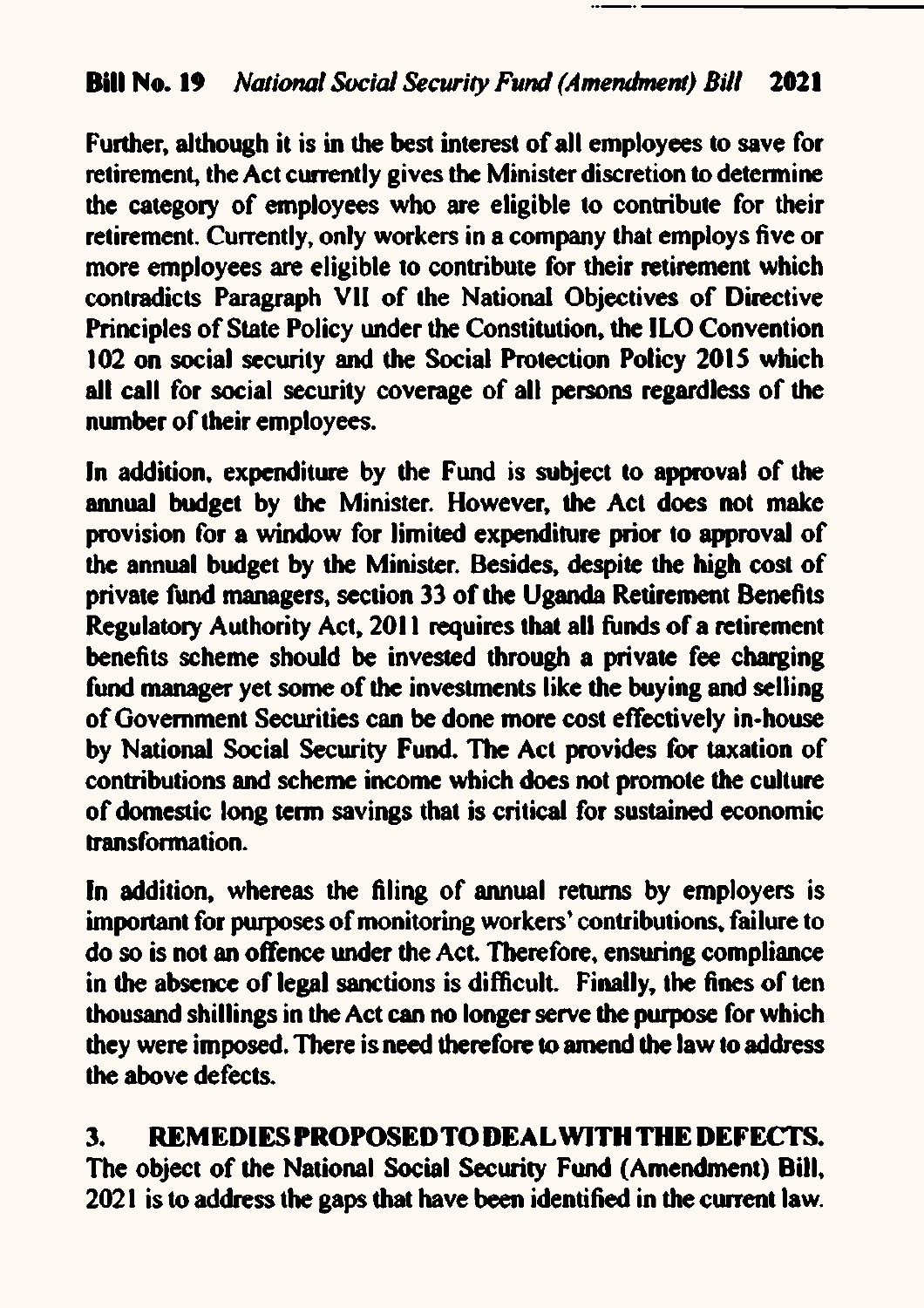The Bill therefore seeks to amend the National Social Security Fund Act, Cap. 222-

- to provide for the appointment of a stakeholder board by  $(a)$ the Minister comprised of representatives of Government, employers and employees:
- to transfer the regulation and management of the National  $(b)$ Social Security Fund to the Minister responsible for finance:
- to expand social security coverage by providing for  $(c)$ mandatory contribution by all workers, regardless of the size of the enterprise or number of employees and also allowing voluntary contributions to the fund;
- to empower the Fund to recover from a third party any  $(d)$ sum owed to a defaulting contributing employer to cover any contribution, penalty or interest;
- $(e)$ to provide for midterm access to voluntary contributions and to members who are forty five years and above and have contributed to the fund for at least 10 years;
- to provide for the deference of taxes on contributions and  $\mathbf{f}$ scheme income to the time of payment of benefits:
- $\left( \mathbf{g} \right)$ to provide for the appointment of the Managing Director and Deputy Managing Director by the Minister on the recommendation of the board for a term of five years renewable on satisfactory performance;
- to provide for the appointment of the Secretary to the  $(h)$ board on a five vear contract renewable on satisfactory performance: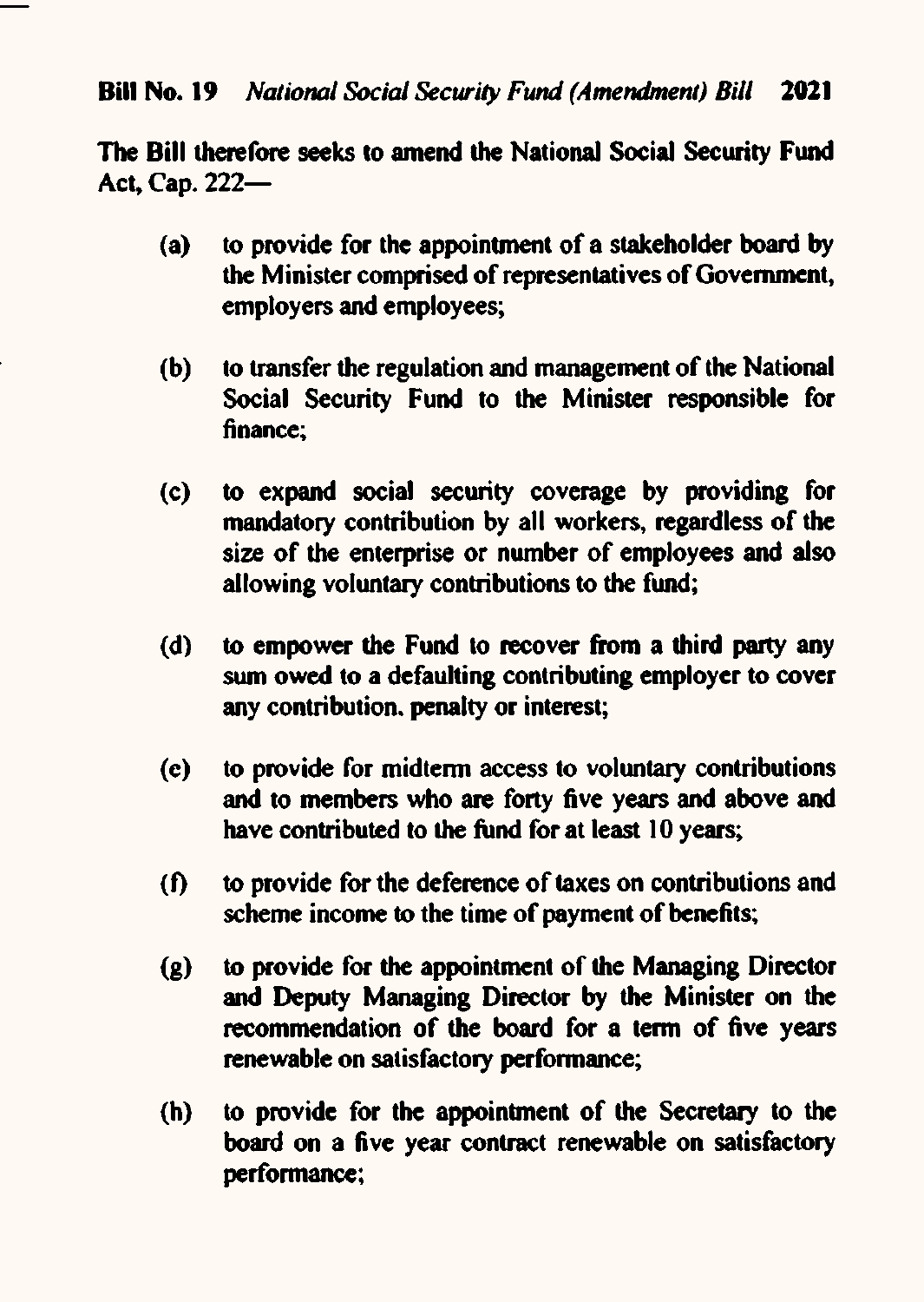### Bill No. 19 National Social Security Fund (Amendment) Bill 2021

- to empower the Minister to prescribe by statutory  $(i)$ instrument a threshold of expenditure by the Fund prior to approval of the annual budget;
- to empower the board to use in-house expertise and fund  $(k)$ managers in the investment of scheme funds including lending to Government:
- $(1)$ to empower the board to introduce new benefits in consultation with the Minister:
- to provide for payment of an annual levy by the Fund to  $(m)$ the Uganda Retirement Benefits Regulatory Authority: and
- to enhance fines in the Act.  $(n)$

HON. AMONGI BETTY ONGOM. Minister of Gender, Labour and Social Development.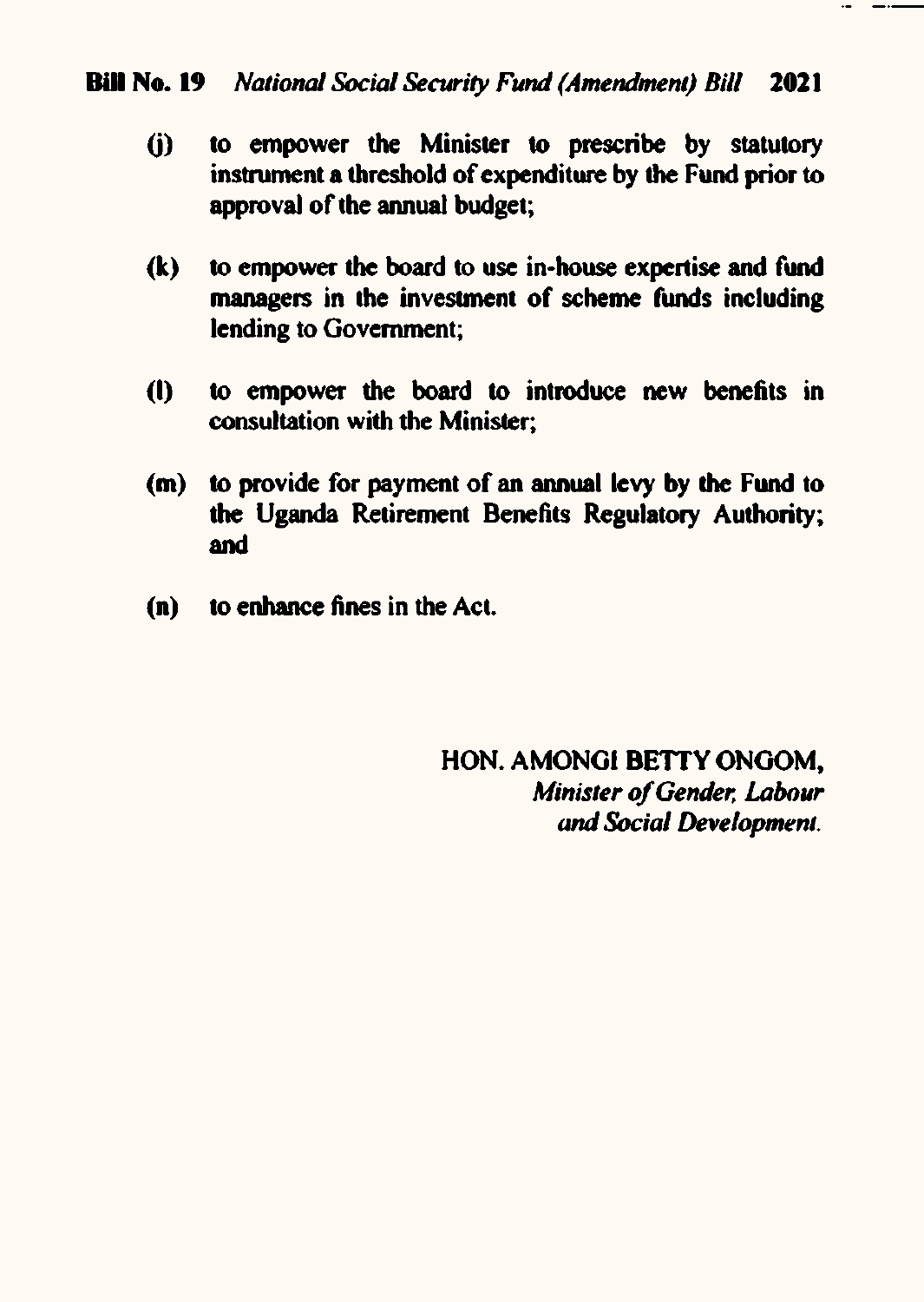### THE NATIONAL SOCIAL SECURITY FUND (AMENDMENT) BILL, 2021

### **ARRANGEMENT OF CLAUSES**

### Clause

- 1. Commencement.
- 2. Amendment of section 1 of the National Social Security Fund Act.
- 3. Amendment of section 3 of principal Act.
- 4. Amendment of section 7 of principal Act.
- 5. Amendment of section 9 of principal Act.
- 6. Repeal of section 10 of principal Act.
- 7. Insertion of section 13A in principal Act.
- 8. Amendment of section 14 of principal Act.
- 9. Amendment of section 19 of principal Act.
- 10. Amendment of section 21 of principal Act.
- 11. Amendment of section 23 of principal Act.
- 12. Insertion of section 24A in principal Act.
- 13. Substitution of section 30 of principal Act..
- 14. Amendment of section 39 of principal Act.
- 15. Substitution of section 40 of principal Act.
- 16. Amendment of section 41 of principal Act.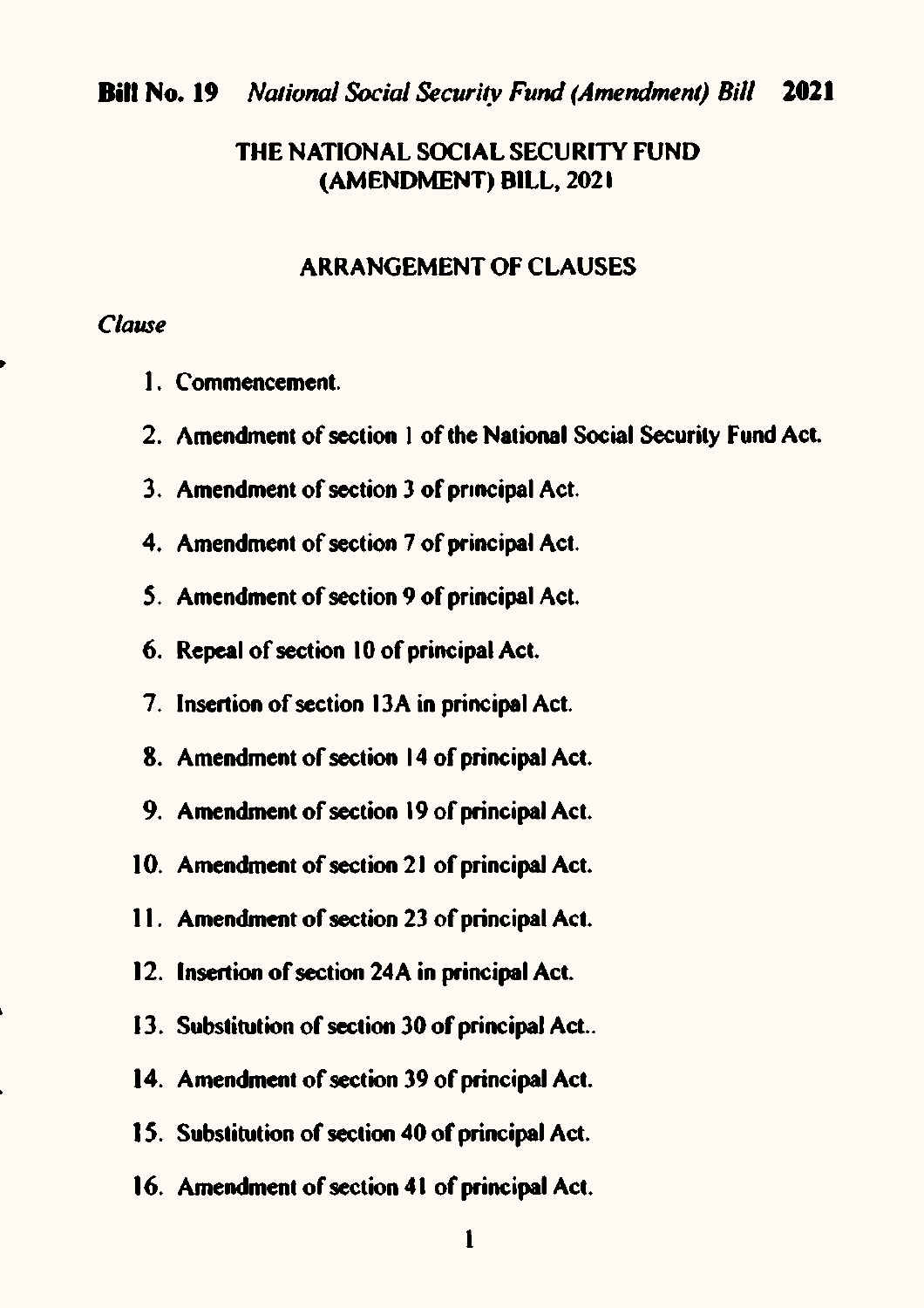- 17. Amendment of section 43 of principal Act.
- 18. Amendment of section 44 of principal Act.
- 19. Amendment of section 45 of principal Act.
- 20. Amendment of section 48 of principal Act.
- 21. Insertion of section 54 in principal Act.
- 22. Insertion of Third Schedule in principal Act.

### **SCHEDULE**

## THIRD SCHEDULE CURRENCY POINT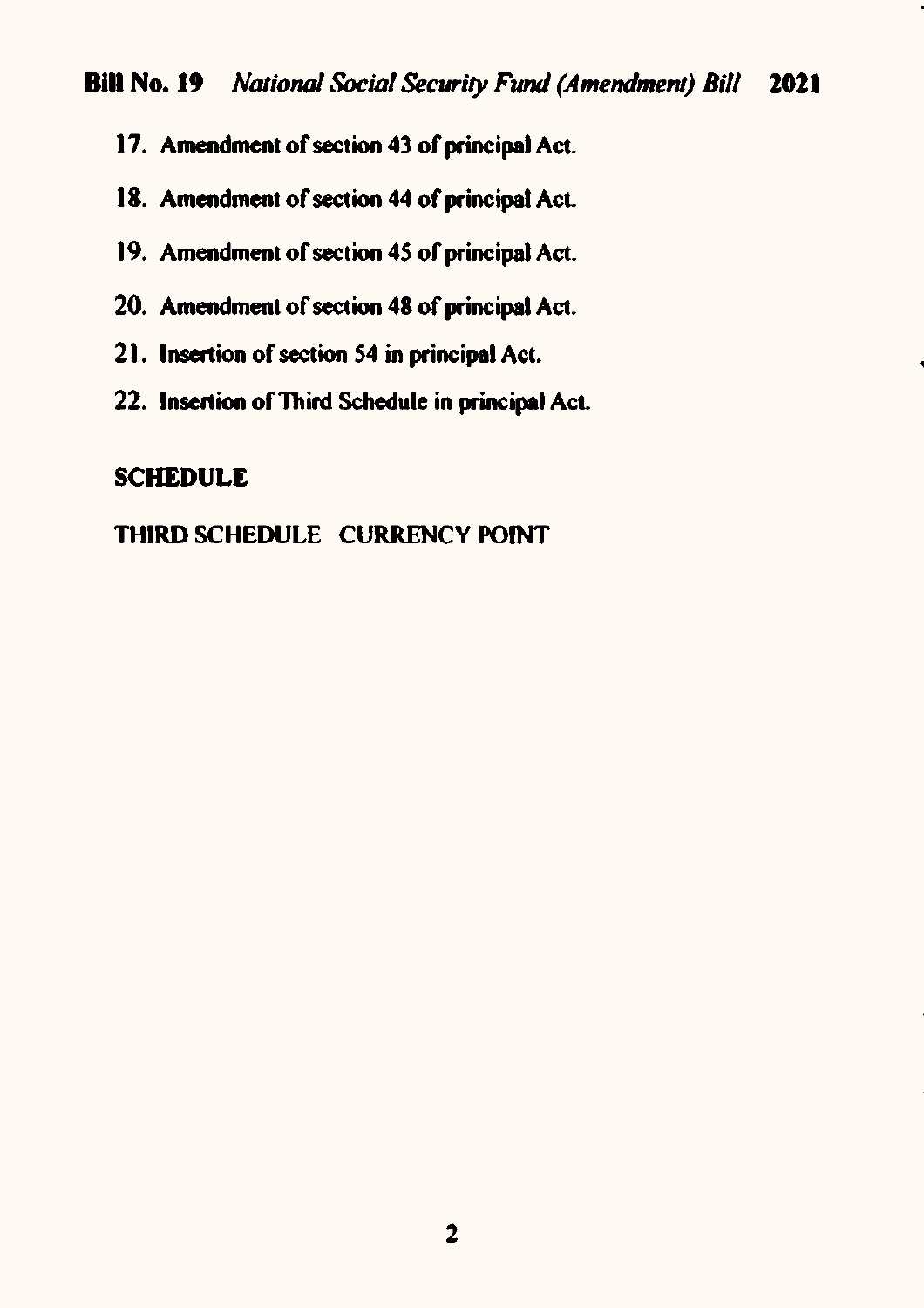A Bill for an Act

## **ENTITLED**

## THE NATIONAL SOCIAL SECURITY FUND (AMENDMENT) ACT, 2021

An Act to amend the National Social Security Fund Act, Cap. 222: to establish a stakeholder board: to provide for mandatory contributions by all workers, regardless of the size of the enterprise or number of employees; to provide for voluntary contributions to the fund; to empower the fund to recover from a third party any sum owed to a defaulting contributing employer to cover any contribution, penalty or interest; to provide for midterm access to member's contributions; to provide for a five year term of office for the managing director and deputy managing director; to empower the Board to use in-house expertise and fund managers in the investments of scheme funds; to empower the board to introduce new benefits in consultation with the Minister; and for related matters.

**BE IT ENACTED by Parliament as follows:** 

#### **Commencement.** 1.

This Act shall come into force upon publication in the Gazette, except for section 24A which shall come into force on a date to be appointed by the Minister by statutory instrument on the advice of the Board.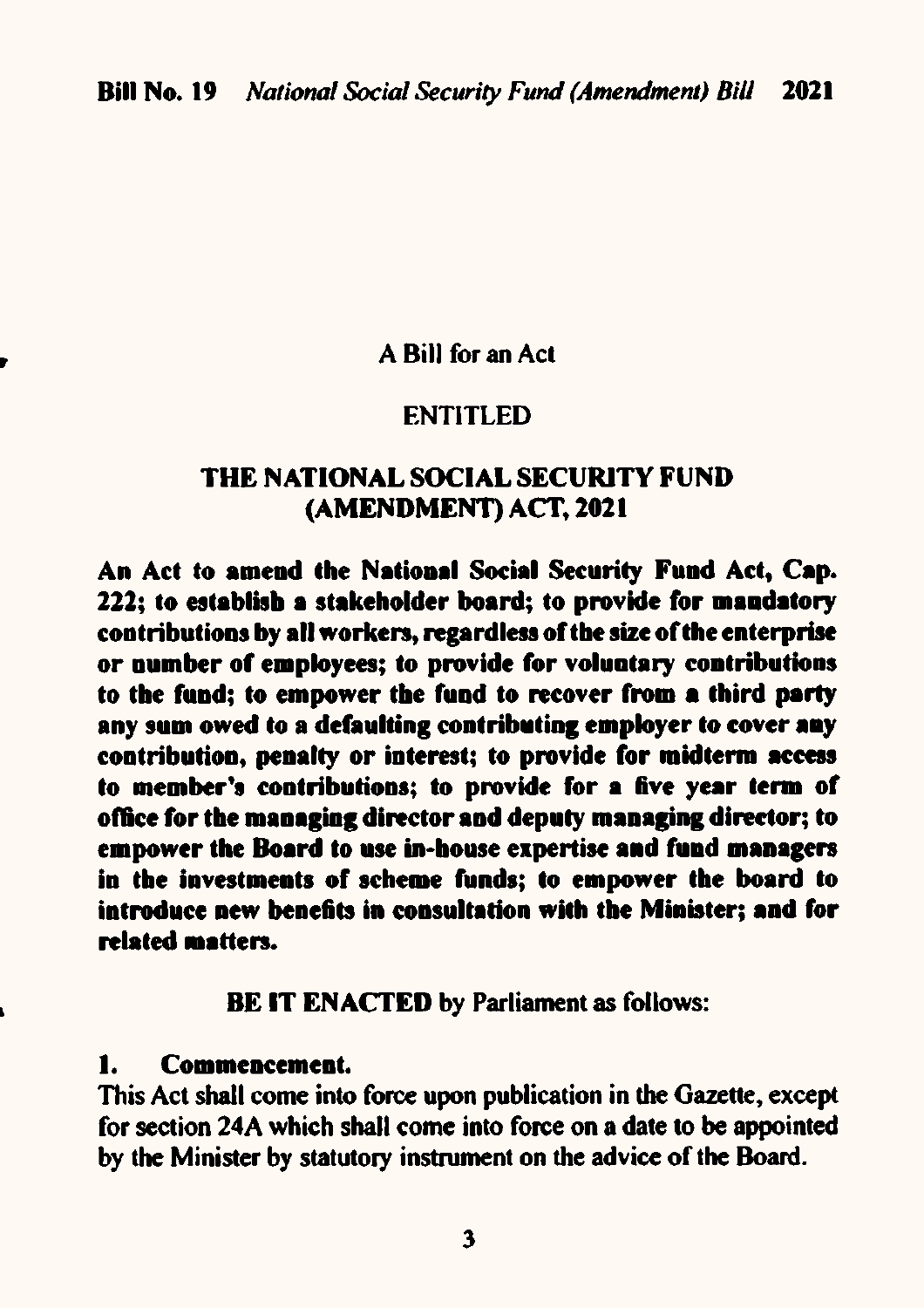### **Amendment of section 1 of the National Social Security Fund**  $2_{\cdot}$ Act.

The National Social Security Fund Act, in this Act referred to as the principal Act is amended in section 1-

- by substituting for paragraph  $(f)$ , the following- $(a)$ 
	- "(f) "contributing employer" means an employer registered under section 7:":
- by substituting for paragraph  $(g)$ , the following- $(b)$ 
	- "(g) "contribution" includes standard contribution, voluntary contribution and special contribution;";
- by inserting immediately after paragraph (g) the  $(c)$ following-
	- "(ga) "currency point" has the value assigned to it in the Third Schedule to this Act:":
- by substituting for paragraph (k), the following—  $(d)$ 
	- " $(k)$  "employer" includes-
		- $(i)$ the Government:
		- $(ii)$ a company registered or incorporated under the Companies Act, 2012:
		- (iii) a partnership registered under the Partnership Act, 2010;
		- (iv) a trustee incorporated under the Trustees **Incorporation Act:**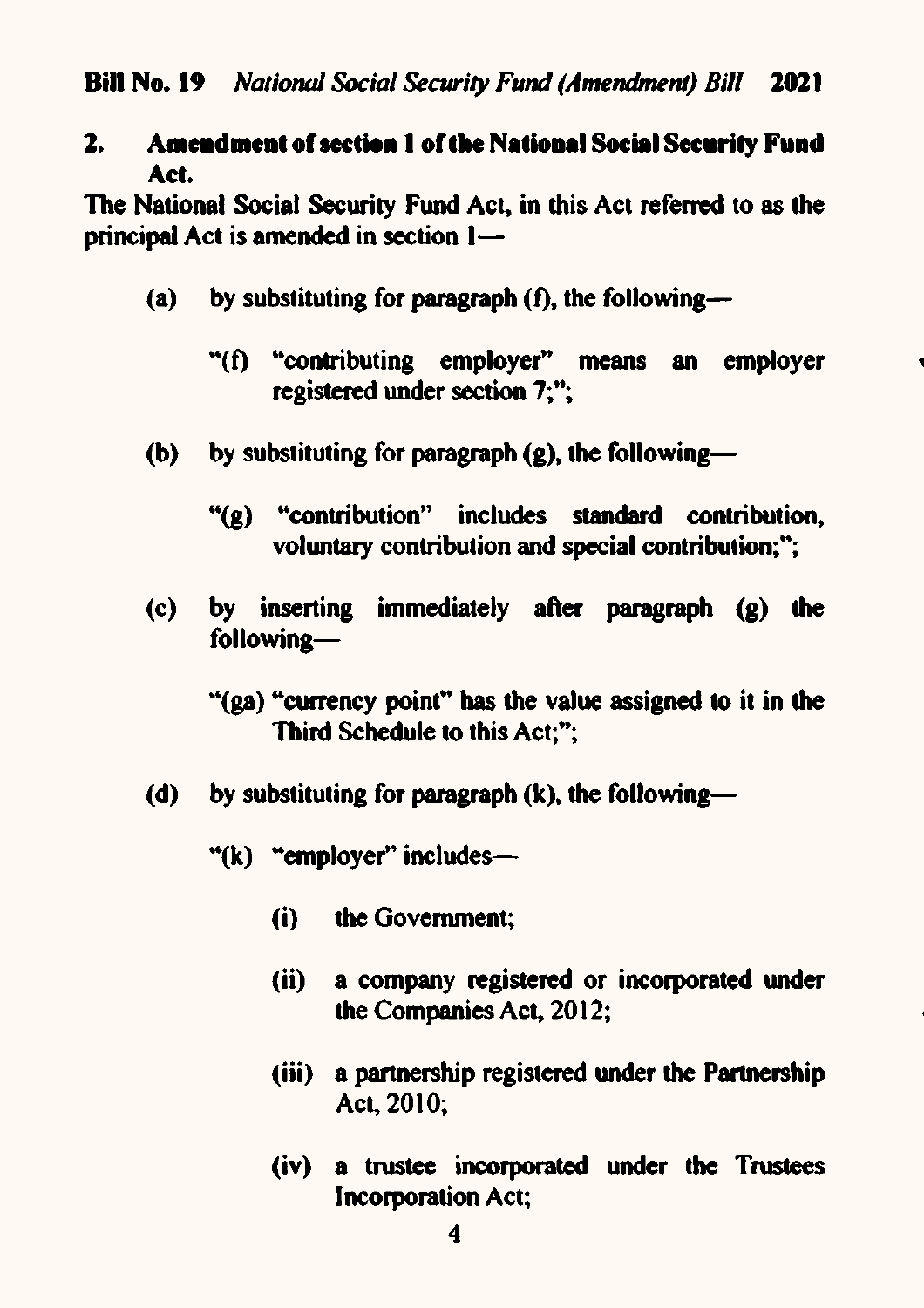- $(v)$  a business registered under any other law for the time being in force governing the establishment of business entities;
- (vi) the governing body of an unincorporated association; and
- (vii) a manager or a subcontractor who provides employees for the principal contractor; but where a person enters into a contract by which some other person is to provide employees for any lawful purpose of the manager and it is not clear from the contract which of the two persons is thc cmploycr. the mamger shall be deemed, for the purposes of this Act, to be the employer:"; and
- (e) by substituting for paragraph  $(u)$ , the following-
	- "(u) "Minister" means the Minister responsible for finance:".

### 3. Amendment of section 3 of principal Act.

The principal Act is amended by substituting for section 3 the following-

## "3. Borrd of Direetorr.

 $\overline{\phantom{a}}$ 

The fund shall be governcd by a stakeholder board of directors appointed by the Minister and consisting of-

- (a) a chairperson;
- (b) the permanent secretary of the ministry responsible for labour;
- (c) the permanent secretary of the ministry responsible for 6nance;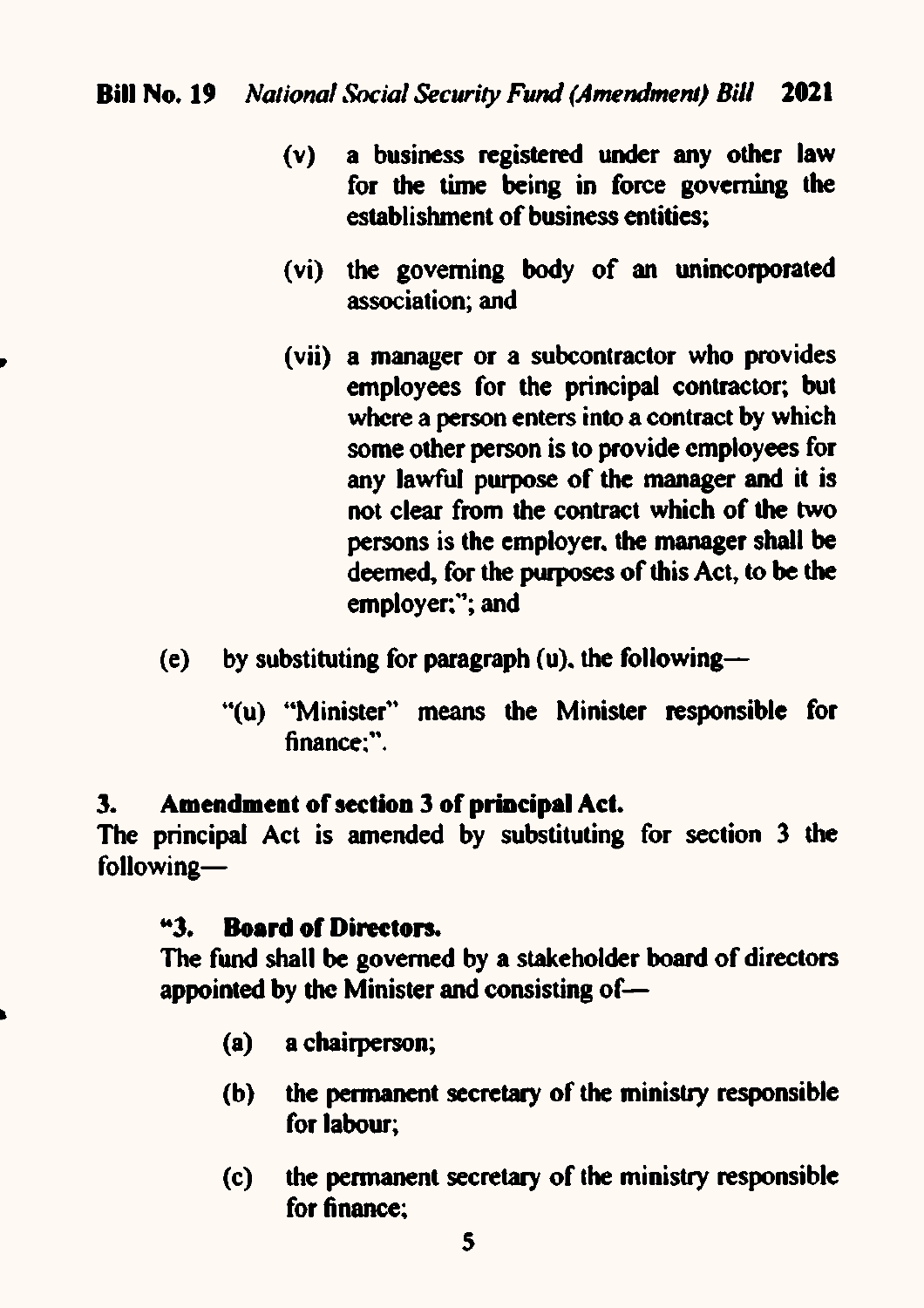- (d) four representatives of employees nominated by the Federations of Labour Unions:
- (e) two representatives of employers nominated by the Federation of Uganda Employers: and
- $(f)$  the managing director who shall be an ex-officio member with the right to vote.

(2) A member of the board, except those stated under subsection (1) (b), (c) and (f) shall hold office for a term of five years and may be reappointed for one more term only.

(3) <sup>A</sup>menrber of the board may be removed fronr office by the Minister for-

- (a) abuse of office;
- (b) corruption;
- (c) incompetence;
- (d) physical or mental incapacity that renders him or her incapable of preforming the functions of his or her office;
- (e) misbehaviour or miscorducl;
- (f) being adjudged bankrupt by a court of law; and
- $(g)$  conviction for an offence involving dishonesty, fraud or moral turpitude.

(4) A member of the board may resign from the board by giving notice of not less than one month in writing addressed to the **Minister.** 

(5) The members of the board shall hold office on terms and conditions specified in their instruments of appointment.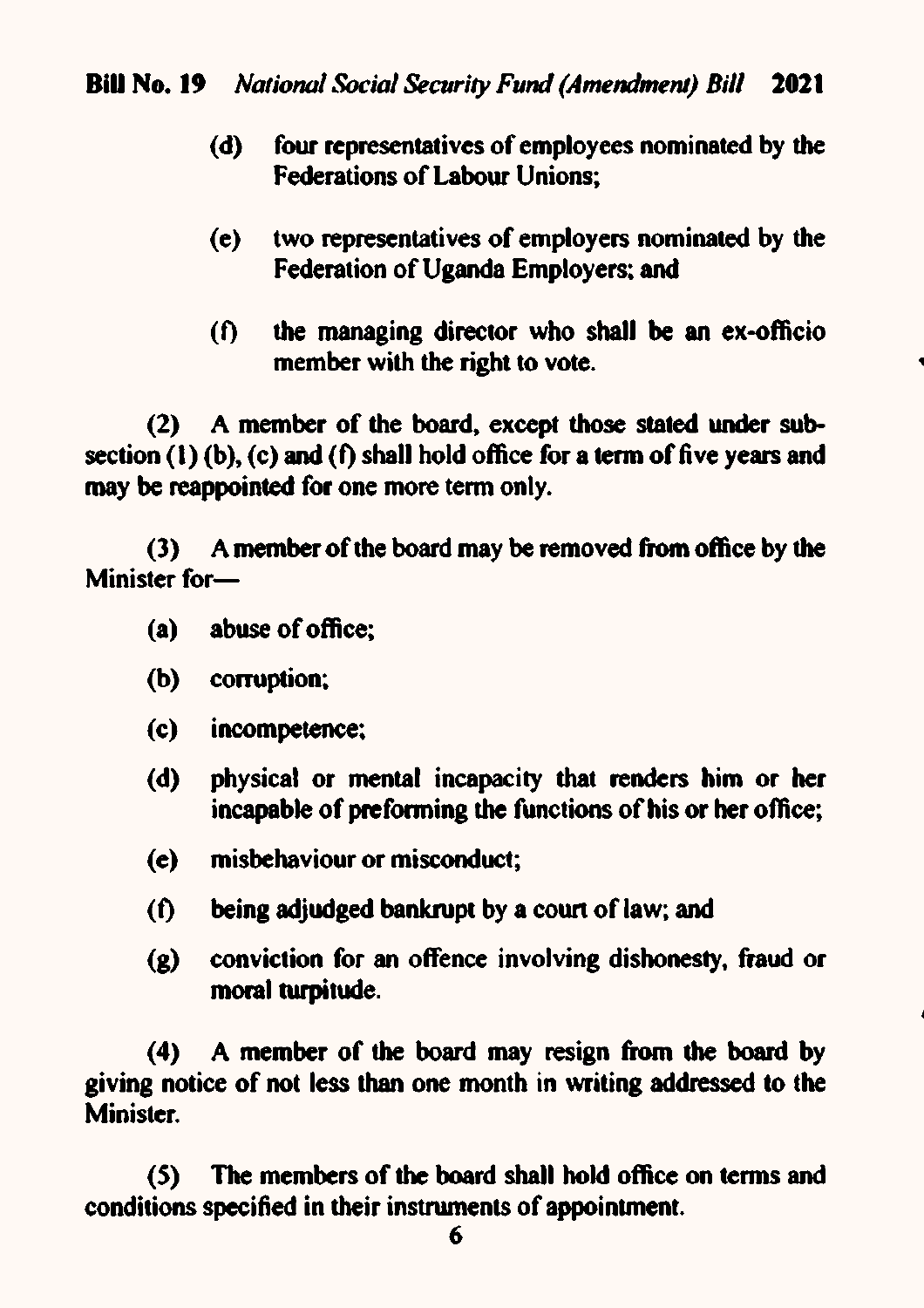- $(6)$ The Minister shall ensure that-
- a member of the board is a person of high moral character  $(a)$ and proven integrity;
- there is a balance of gender, skills and experience among  $(b)$ the members of the board; and
- $(c)$ the members of the board provided for under subsection  $(1)$  (c), are contributing employers under section 7."

#### Amendment of section 7 of principal Act. 4.

The principal Act is amended in section 7-

 $\mathbf{r}$ 

.

 $(a)$ by substituting for subsection (1), the following—

> "(1) Every eligible employee shall register as a member of the fund and shall make regular contributions to the fund in accordance with this Act and regulations made under this Act.":

(b) by substituting for subsection (2), the following—

> "(2) Every employer, irrespective of the number of employees, shall register with the fund as a contributing employer and shall make regular contributions for his or her employees in accordance with this Act and regulations made under this Act.":

- $(c)$ by repealing subsection  $(3)$ ;
- $(d)$ in subsection (5) by repealing the words "of a class or description specified in an order made under subsection  $(1)$ ;" and
- in subsection (7) by repeating the words "of a class or  $(e)$ description specified in an order made under subsection  $(1)^n$ .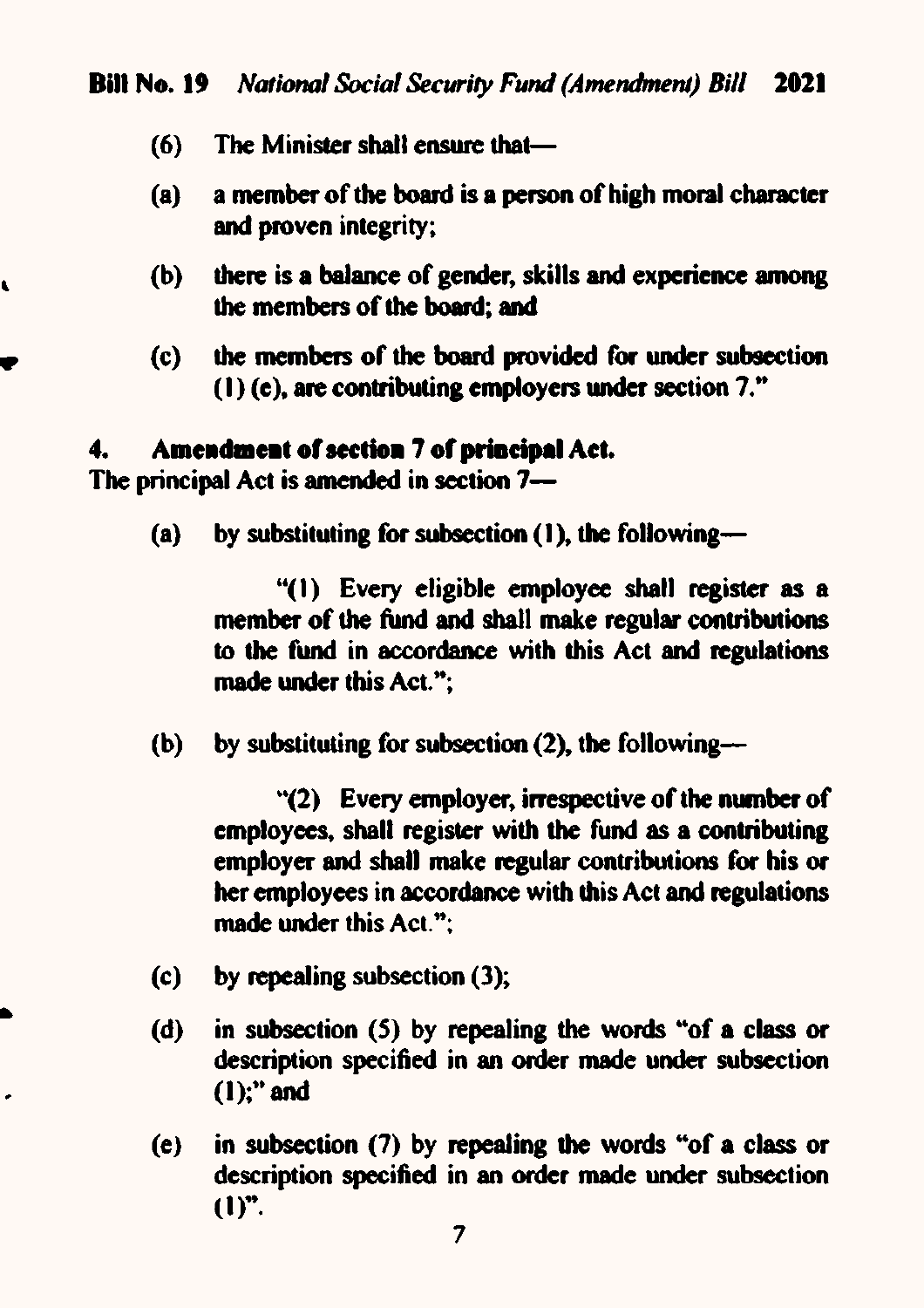#### Amendment of section 9 of principal Act. 5.

Section 9 of the principal Act is amended by repealing paragraph (b).

#### 6. Repeal of section 10 of principal Act.

The principal Act is amended by repealing section 10.

#### 7. Insertion of section 13A in principal Act.

The principal Act is amended by inserting immediately after section 13 the following new section-

## "13A Voluntary contributions.

A member may make voluntary contributions to the  $(1)$ fund over and above their standard contributions.

(2) A member who wishes to make a voluntary contribution under subsection (1) may authorise his or her employer in writing to deduct an agreed rate from the employee's wage payment and remit the voluntary contribution to the fund.

(3) An employer authorised by an employee under subsection (2), shall, for every month, during which he or she pays wages for the member, pay to the fund, within fifteen davs next following the last day of the month for which the relevant wages are paid, the voluntary contribution of the sum agreed.

A person who is self-employed may apply for  $(4)$ membership of the fund and shall make voluntary contributions to the fund.

Notwithstanding subsection (1) and (4), any  $(5)$ other person may apply for membership and make voluntary contribution to the fund.

(6) An employer who deducts a voluntary contribution under subsection (2) and fails to remit the contribution to the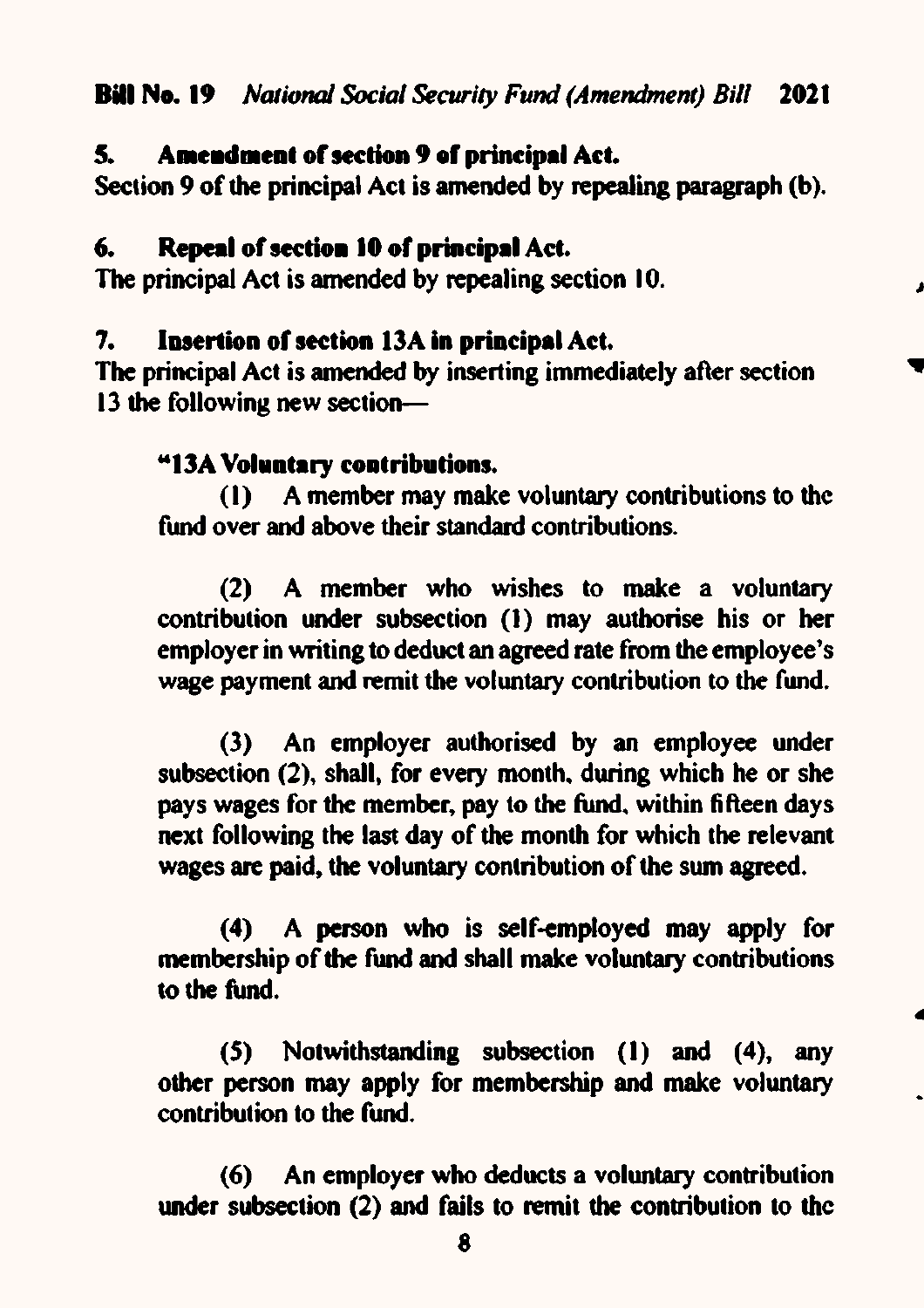fund commits an offence and is liable, on conviction, to a fine not exceeding one thousand currency points or imprisonment not exceeding three years or both.

(7) The board shall, by regulations, prescribe the procedure for making voluntary contributions and benefits."

#### Amendment of section 14 of principal Act. 8.

t

Section 14 of the principal Act is amended by inserting the following new subsection immediately after subsection (2)-

"(3) Any amount of any contribution and any other sum together with interest or penalty on the contribution or any other sum due under this Act may be recovered from a third party who owes money to a defaulting contributing employer."

#### Amendment of section 19 of principal Act. 9.

Section 19 of the principal Act is amended by inserting immediately after subsection (1), the following new subsection-

"(1a) The board may, in consultation with the Minister, by statutory instrument, prescribe additional benefits."

#### Amendment of section 21 of principal Act. 10.

Section 21 of the principal Act is amended by substituting for subsection (2), the following-

"(2) Subject to section 19, a person who ceases to be a member of the fund by virtue of being employed in excepted employment shall, if contributions under this Act have been paid into the fund in respect of that member, be entitled to the full balance of his or her account in the fund."

## 11. Amendment of section 23 of principal Act.

Section 23 of the principal Act is amended by substituting for subsection (1), the following-

9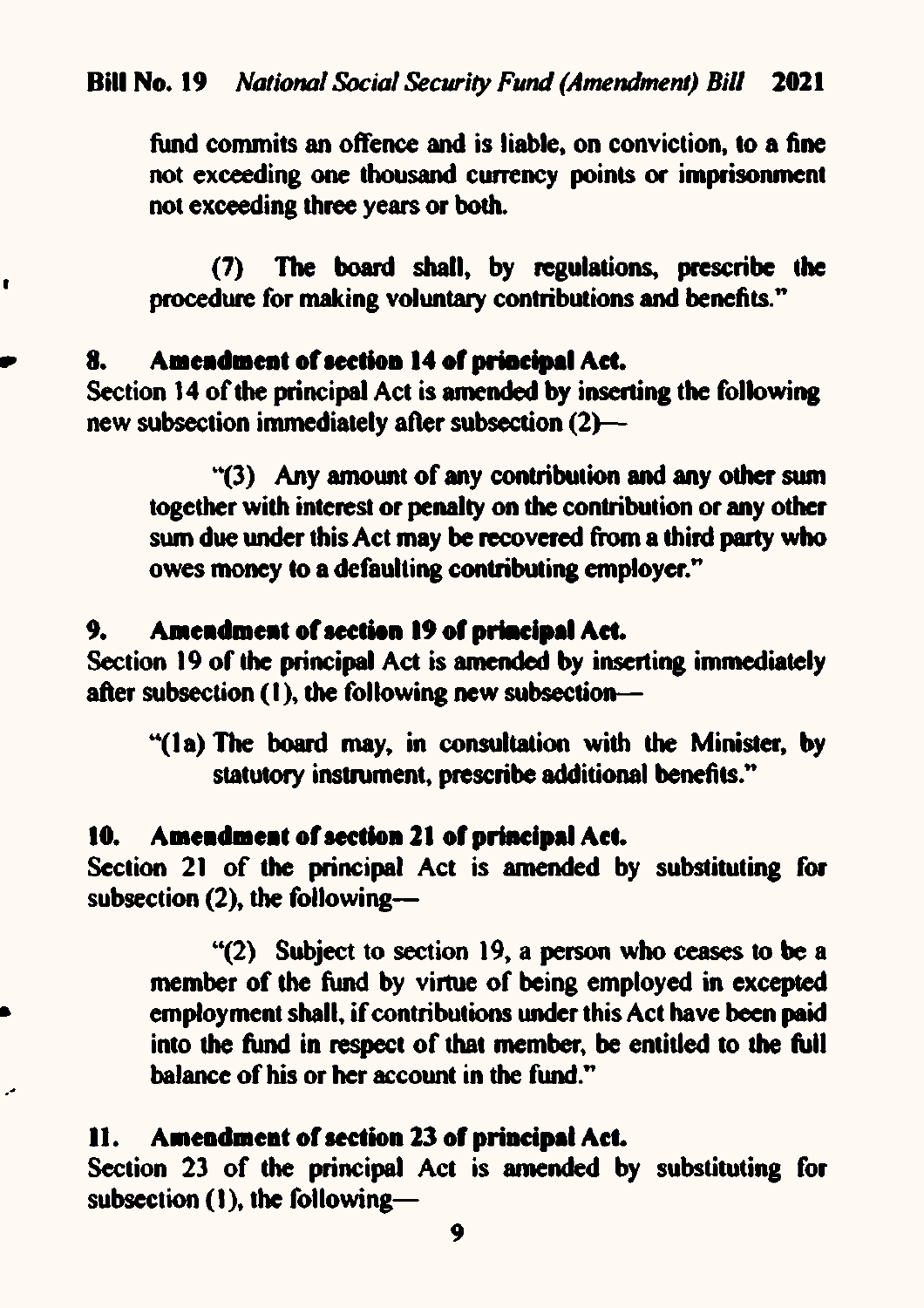"(1) Subject to section 19, a member of the fund who emigrates permanently from Uganda to a country with which no reciprocal arrangement under this Act has been made, where contributions under this Act have been paid in respect of that member to the fund, the member shall be entitled to the full halance of his or her account in the fund."

#### Insertion of section 24A in principal Act.  $12.$

The principal Act is amended by inserting the following section immediately after section 24-

### "24A. Midterm access to benefits.

A member who has made voluntary contributions to 71). the fund shall be allowed midterm access to his or her benefits accrued from the voluntary saving on such terms and conditions and in a manner prescribed by the board.

A member who is forty-five years of age and above  $(2)$ and who has made contributions to the fund under section 7 for at least ten years, is eligible to mid-term access to his or her benefits, of a sum not exceeding 20 per cent of his or her accrued henefits.

(3) The minister shall, in consultation with the board, prescribe by statutory instrument the terms and conditions and procedure for accessing the accrued benefits under this section."

#### Substitution of section 30 of principal Act. 13.

The principal Act is amended in section 30 by inserting immediately after subsection (1), the following-

"(2) Notwithstanding the provisions of any other law, the board may use in-house expertise or fund managers in the investments under subsection (1)."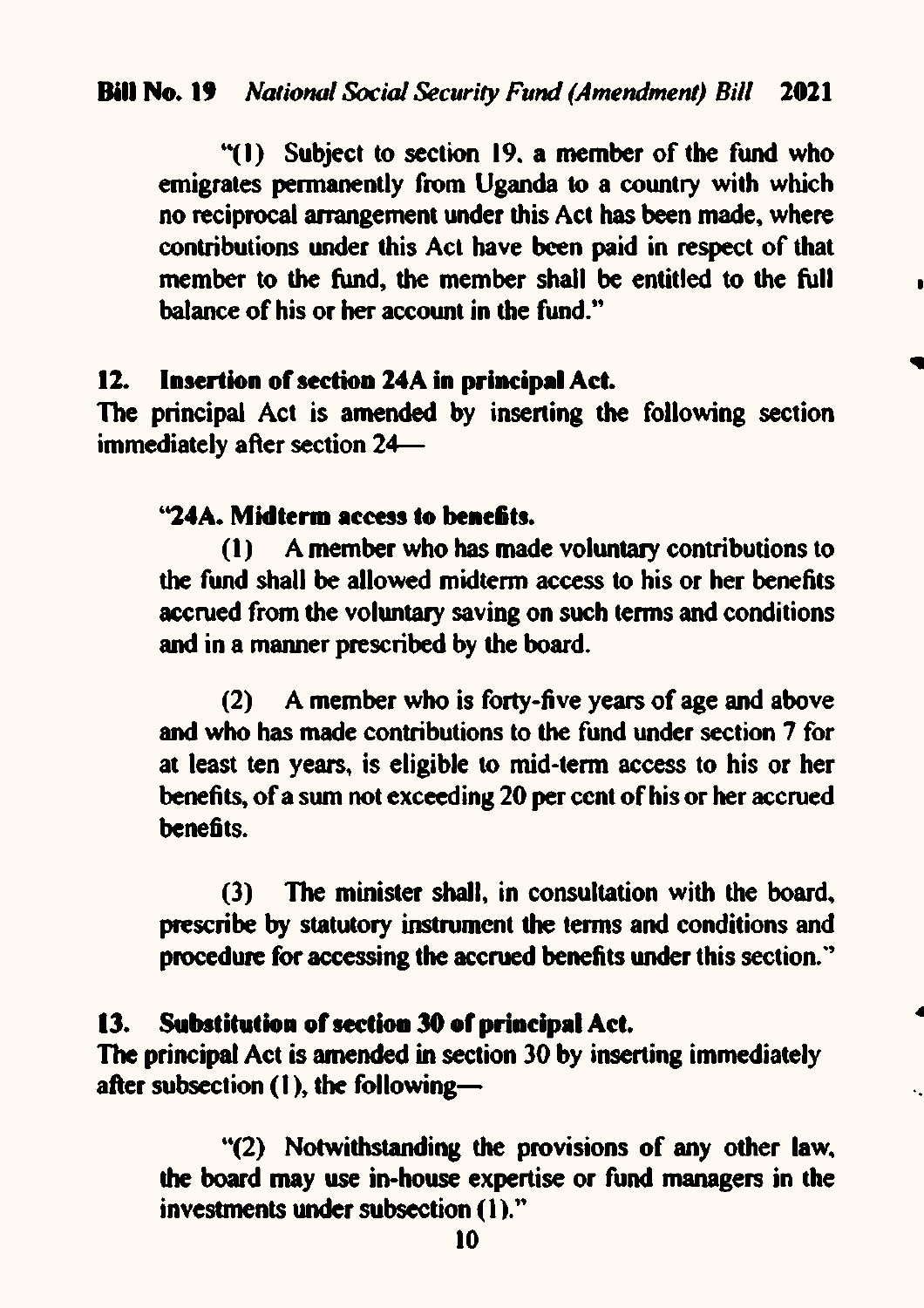#### Amendment of section 39 of principal Act. 14.

Section 39 (1) of the principal Act is amended—

ť

Ñ

٠

by substituting for subsection (1) the following--(a)

> " $(1)$  There shall be a managing director of the fund appointed by the Minister, on the recommendation of the board."; and

- $(b)$ by inserting immediately after subsection (1), the following subsection-
	- "(1a) The managing director appointed under subsection (1) shall serve for a period of five years and may be reappointed, subject to satisfactory performance, for one more term only."

#### Substitution of section 40 of principal Act. 15.

The principal Act is amended by substituting for section 40 the following-

### "40. Deputy managing director.

There shall be a deputy managing director of the fund  $\mathbf{u}$ appointed by the Minister on the recommendation of the board.

 $(2)$ The deputy managing director appointed under subsection (1) shall serve for a period of five years and may be reappointed, subject to satisfactory performance, for one more term only."

#### Amendment of section 41 of principal Act. 16.

Section 41 of the principal Act is amended—

by substituting for subsection (1) the following— (a)

> "(1) The fund shall have a secretary who shall be appointed by the board, for a term of five years and may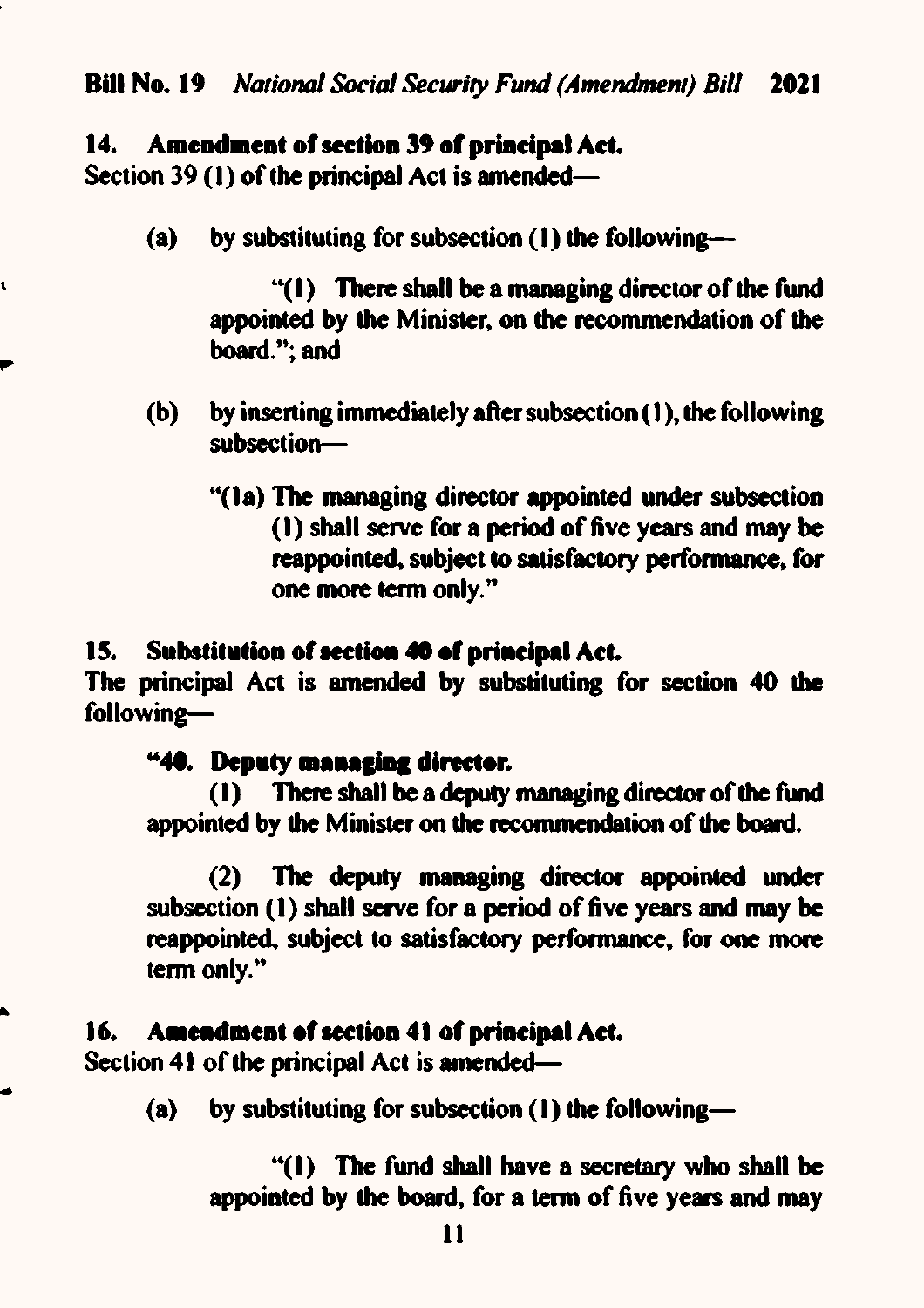be reappointed subject to satisfactory performance and on such terms and conditions as are specified in the instrument of appointment.":

in subsection (2), by deleting the words "the Minister (b) and".

#### Amendment of section 43 of principal Act.  $17.$

Section 43 of the principal Act is amended in subsection (4) by substituting for the words "ten thousand shillings or to a term of imprisonment not exceeding six months or to both such fine and imprisonment", the words "five hundred currency points or imprisonment not exceeding one year or both."

#### **18.** Amendment of section 44 of principal Act.

Section 44 of the principal Act is amended in subsection (1) by substituting for the words "ten thousand shillings or to a term of imprisonment not exceeding six months or to both", the words "five hundred currency points or imprisonment not exceeding one year or hoth."

#### Amendment of section 45 of principal Act. 19.

Section 45 of the principal Act is amended by substituting for the words "ten thousand shillings or imprisonment not exceeding six months or to both such fine and imprisonment", the words "five hundred currency points or imprisonment not exceeding one year or both."

#### **20.** Amendment of section 48 of principal Act.

Section 48 of the principal Act is amended by inserting immediately after subsection  $(2)$  the following-

"(3) Any amount of contribution and any other sum together with interest and any penalty on the contribution or any other sum or interest may be recovered from a third party who owes money to a contributing employer who has defaulted in making contributions."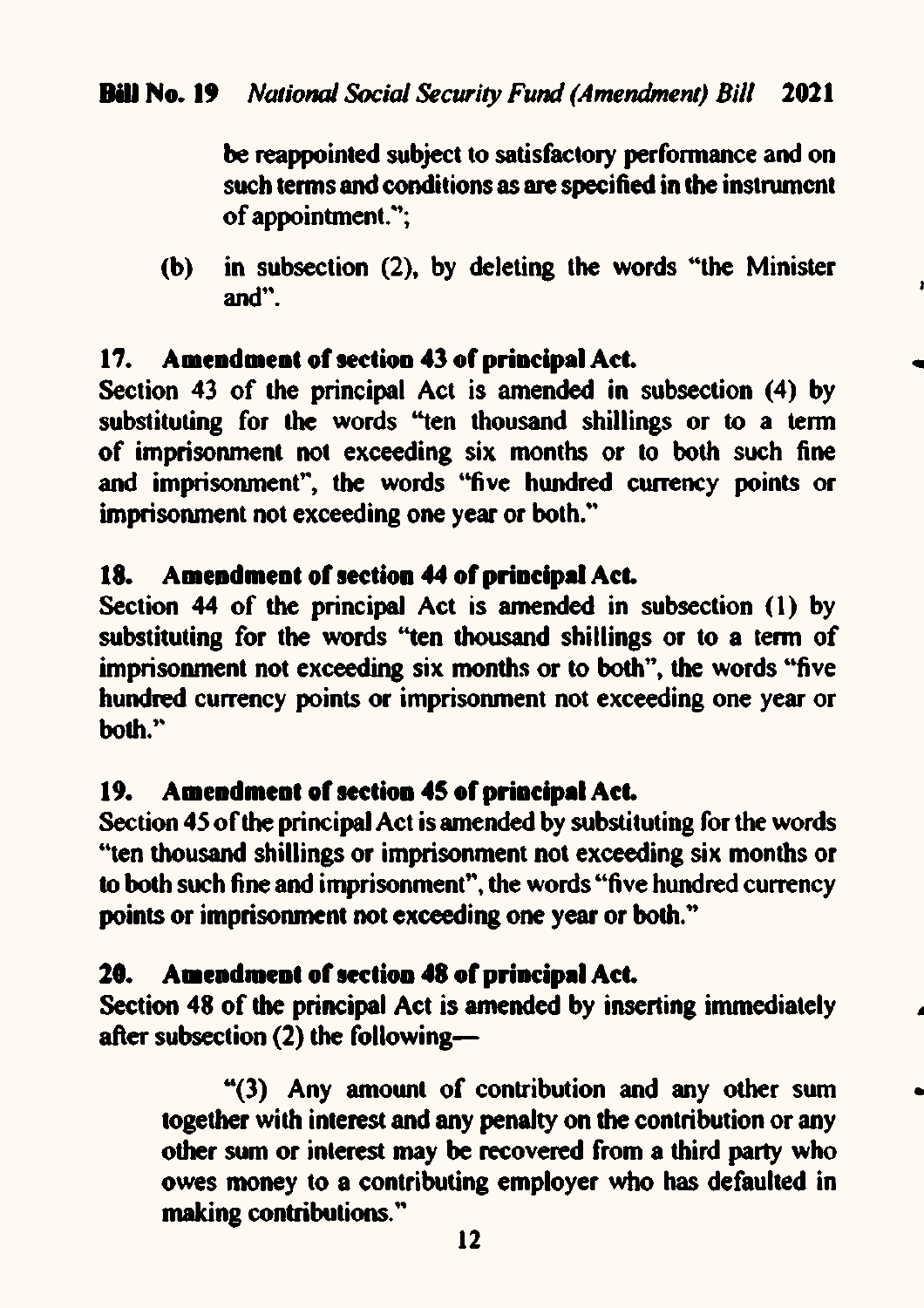#### Insertion of section 54 in principal Act. 21.

The principal Act is amended by inserting immediately after section 53 the following section-

## "54. Amendment of Third Schedule.

 $\bullet$ 

⇔

À

 $\bullet$ 

The Minister may, by statutory instrument, with the approval of Cabinet, amend the Third Schedule to this Act."

#### 22. Insertion of Third Schedule in principal Act.

The principal Act is amended by inserting immediately after the Second Schedule the following Schedule-

## "THIRD SCHEDULE

Sections 1 and 54.

### **CURRENCY POINT**

A currency point is equivalent to twenty thousand shillings."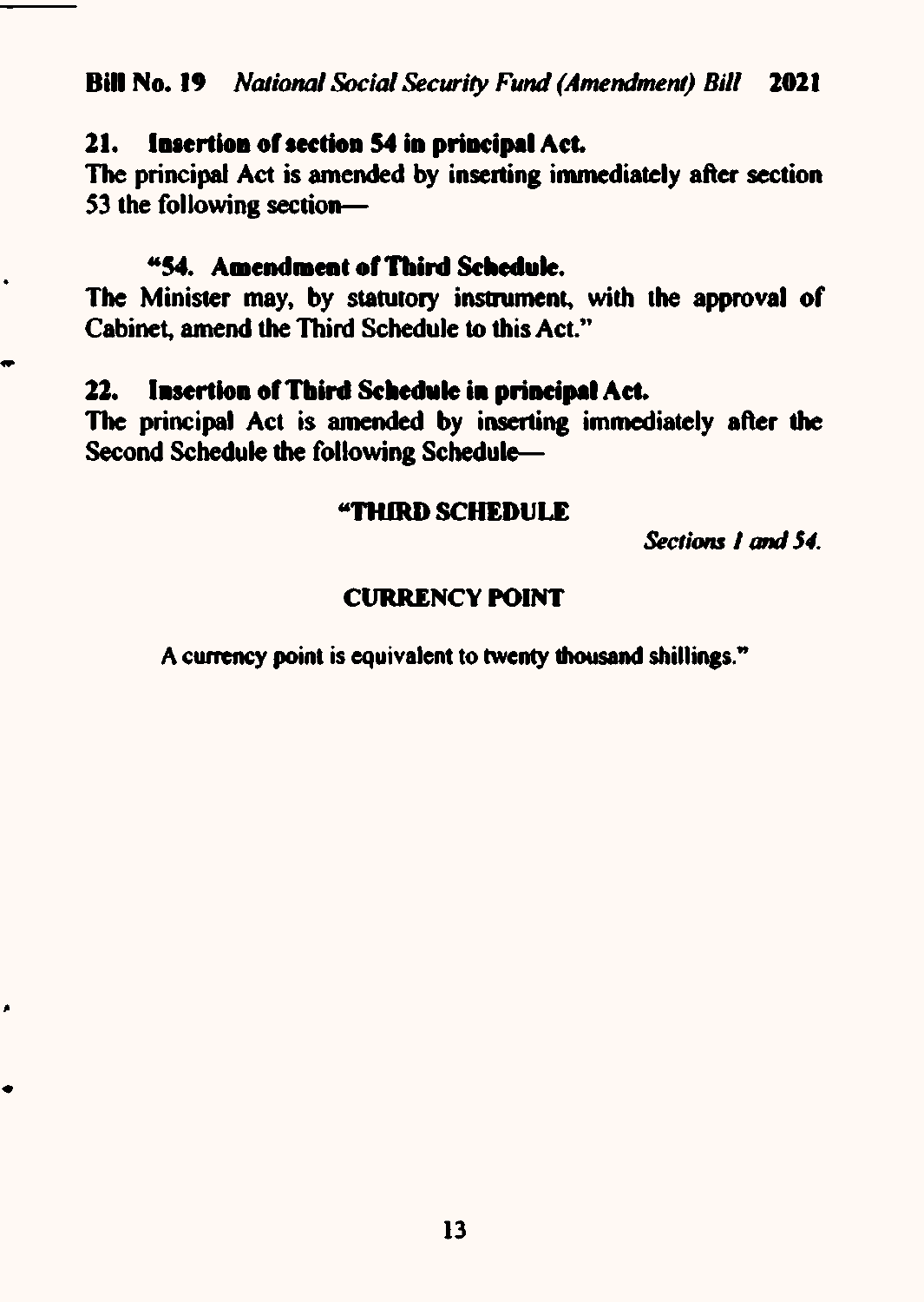# **Cross References**

j

Ą

Companies Act, 2012, Act 1 of 2012. Partnership Act, 2010, Act 2 of 2010. Trustees Incorporation Act, Cap. 165.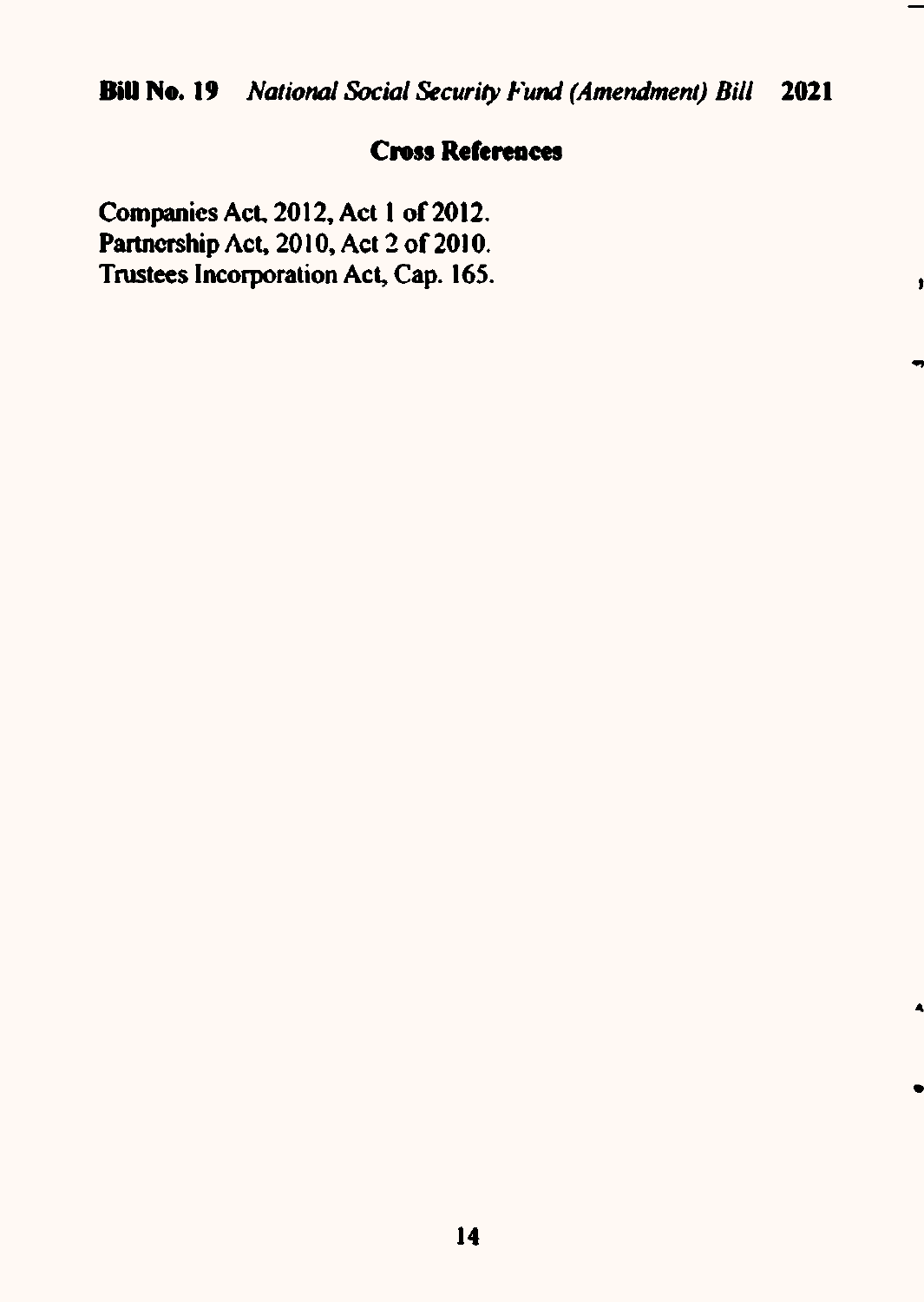



# CERTIFICATE

# OF

# FINANCIAL IMPLICATIONS

(Made under 3.76 of the Public Finance and Management Act, 20l5)

THIS IS TO CERTIFY that the National Social Security Fund (Amendment) Bill, 2O2l under Section 76 of the Public Finance and Management Act, 2Ol5 has been reviewed.

I wish to report as follows:

# a) Policy, Principles and Objectives of the Bill are to address the following key aspects:

- To transfer the supervision of the National Social Security Fund (NSSF) to the Minister responsible for Finance; i.
- ii. To provide for mid-term access for those who are 45 years and above, and have made regular contributions for at least <sup>10</sup> years;
- iii. To expand social security coverage by providing mandatory contributions by all workers;
- lv. To provide for access to voluntary contributions, annual levy by the Fund, deference of taxes on contributions and scheme income to the time of payment of benefits;
- v To empower the Minister to determine the expenditure threshold for the Fund; and
- vl. To empower the Board to introduce new benefits and use inhouse expertise and Fund Managers in the investment of schemes.
- vii. To provide for the appointment of stakeholders' Board, Managing Director, Deputy Managing Director and Secretary to

latission<br>La formulate sound economic policies -maximize revenue mobilization-ensure efficient allocation and accountability for public resources so as to achieve the most rapid and sustainable cconomic growth and development"